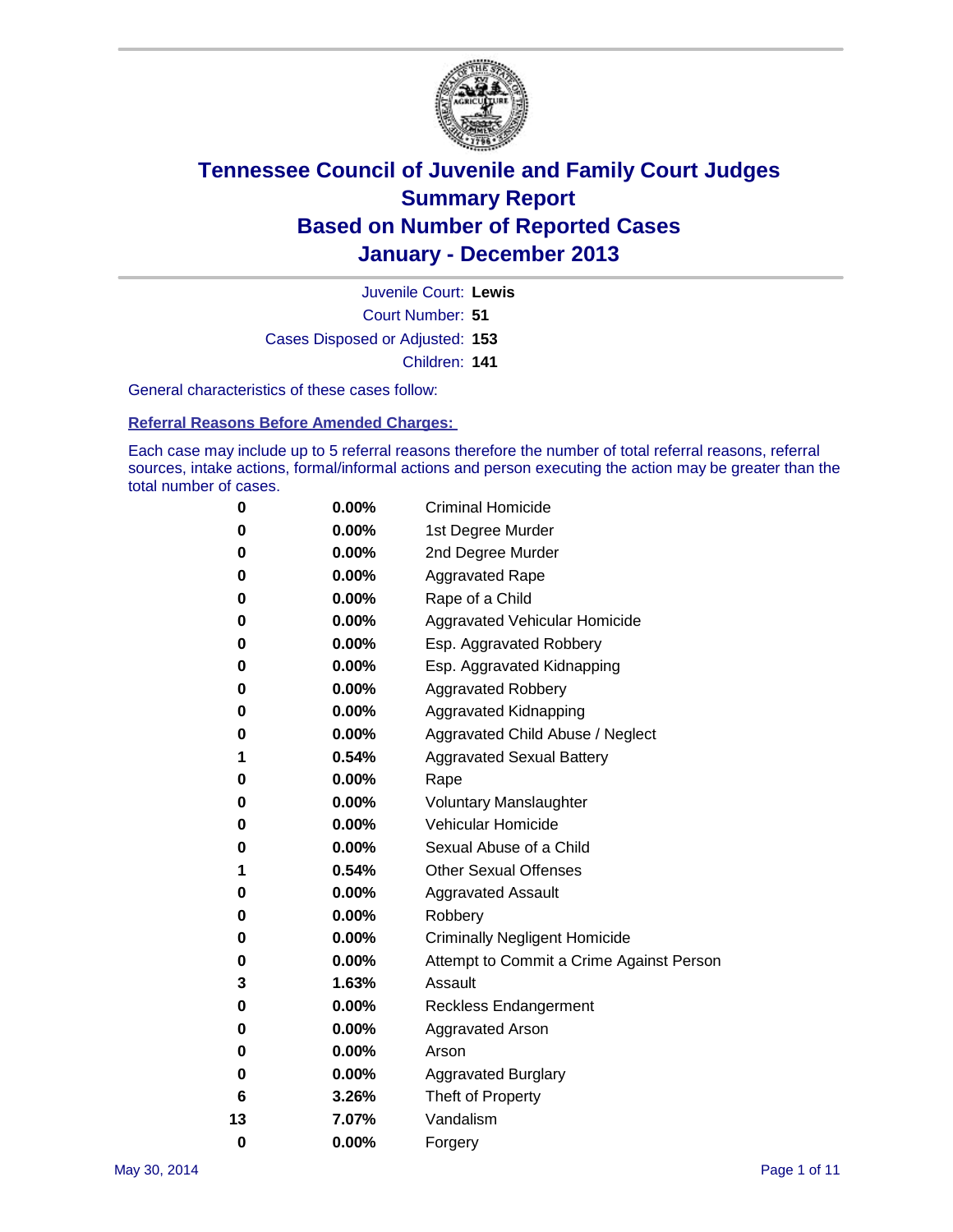

Court Number: **51** Juvenile Court: **Lewis** Cases Disposed or Adjusted: **153** Children: **141**

#### **Referral Reasons Before Amended Charges:**

Each case may include up to 5 referral reasons therefore the number of total referral reasons, referral sources, intake actions, formal/informal actions and person executing the action may be greater than the total number of cases.

| 0  | 0.00%  | <b>Worthless Checks</b>                                     |
|----|--------|-------------------------------------------------------------|
| 0  | 0.00%  | Illegal Possession / Fraudulent Use of Credit / Debit Cards |
| 3  | 1.63%  | <b>Burglary</b>                                             |
| 0  | 0.00%  | Unauthorized Use of a Vehicle                               |
| 0  | 0.00%  | <b>Cruelty to Animals</b>                                   |
| 0  | 0.00%  | Sale of Controlled Substances                               |
| 0  | 0.00%  | <b>Other Drug Offenses</b>                                  |
| 0  | 0.00%  | Possession of Controlled Substances                         |
| 0  | 0.00%  | <b>Criminal Attempt</b>                                     |
| 0  | 0.00%  | Carrying Weapons on School Property                         |
| 4  | 2.17%  | Unlawful Carrying / Possession of a Weapon                  |
| 1  | 0.54%  | <b>Evading Arrest</b>                                       |
| 0  | 0.00%  | Escape                                                      |
| 1  | 0.54%  | Driving Under Influence (DUI)                               |
| 1  | 0.54%  | Possession / Consumption of Alcohol                         |
| 0  | 0.00%  | Resisting Stop, Frisk, Halt, Arrest or Search               |
| 0  | 0.00%  | <b>Aggravated Criminal Trespass</b>                         |
| 0  | 0.00%  | Harassment                                                  |
| 0  | 0.00%  | Failure to Appear                                           |
| 0  | 0.00%  | Filing a False Police Report                                |
| 0  | 0.00%  | Criminal Impersonation                                      |
| 2  | 1.09%  | <b>Disorderly Conduct</b>                                   |
| 0  | 0.00%  | <b>Criminal Trespass</b>                                    |
| 0  | 0.00%  | <b>Public Intoxication</b>                                  |
| 0  | 0.00%  | Gambling                                                    |
| 51 | 27.72% | Traffic                                                     |
| 0  | 0.00%  | <b>Local Ordinances</b>                                     |
| 3  | 1.63%  | Violation of Wildlife Regulations                           |
| 0  | 0.00%  | <b>Contempt of Court</b>                                    |
| 1  | 0.54%  | Violation of Probation                                      |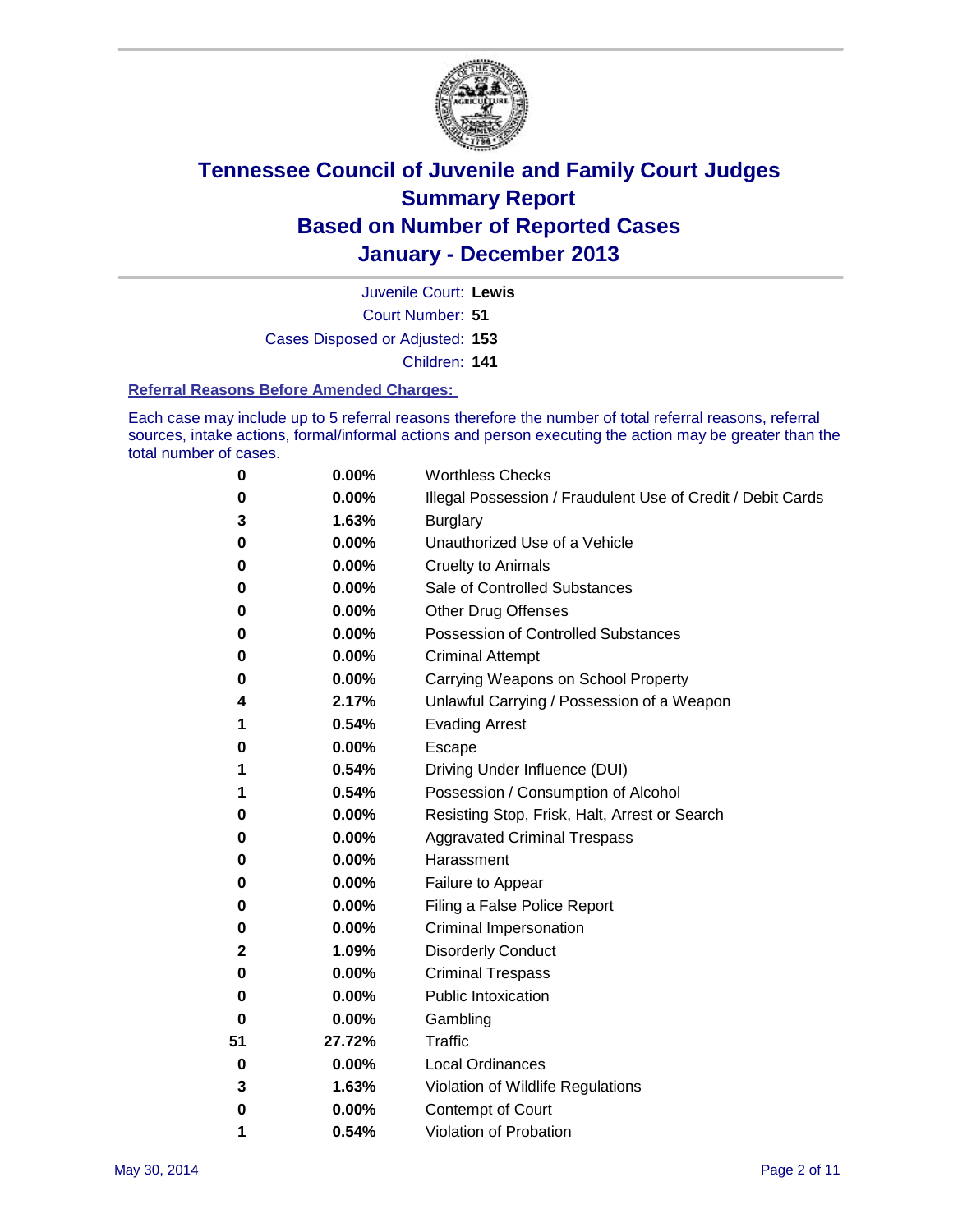

Court Number: **51** Juvenile Court: **Lewis** Cases Disposed or Adjusted: **153** Children: **141**

#### **Referral Reasons Before Amended Charges:**

Each case may include up to 5 referral reasons therefore the number of total referral reasons, referral sources, intake actions, formal/informal actions and person executing the action may be greater than the total number of cases.

| 3<br>0<br>$\bf{0}$<br>0<br>0 | 1.63%<br>0.54%<br>0.00%<br>0.00%<br>0.00%<br>$0.00\%$ | Visitation<br>Paternity / Legitimation<br><b>Child Support</b><br><b>Request for Medical Treatment</b><br><b>Consent to Marry</b><br>Other |
|------------------------------|-------------------------------------------------------|--------------------------------------------------------------------------------------------------------------------------------------------|
|                              |                                                       |                                                                                                                                            |
|                              |                                                       |                                                                                                                                            |
|                              |                                                       |                                                                                                                                            |
|                              |                                                       |                                                                                                                                            |
|                              |                                                       |                                                                                                                                            |
|                              |                                                       |                                                                                                                                            |
|                              | 4.89%                                                 | Custody                                                                                                                                    |
| 1                            | 0.54%                                                 | <b>Foster Care Review</b>                                                                                                                  |
| 0                            | 0.00%                                                 | <b>Administrative Review</b>                                                                                                               |
| 1                            | 0.54%                                                 | <b>Judicial Review</b>                                                                                                                     |
| 0                            | 0.00%                                                 | Violation of Informal Adjustment                                                                                                           |
| 0                            | 0.00%                                                 | <b>Violation of Pretrial Diversion</b>                                                                                                     |
| 0                            | $0.00\%$                                              | <b>Termination of Parental Rights</b>                                                                                                      |
|                              |                                                       | Dependency / Neglect                                                                                                                       |
| 0                            |                                                       | <b>Physically Abused Child</b>                                                                                                             |
| 0                            |                                                       | Sexually Abused Child                                                                                                                      |
|                              |                                                       | Violation of Curfew                                                                                                                        |
|                              |                                                       | Violation of a Valid Court Order                                                                                                           |
|                              |                                                       | Possession of Tobacco Products                                                                                                             |
|                              |                                                       | Out-of-State Runaway                                                                                                                       |
|                              |                                                       | Truancy<br>In-State Runaway                                                                                                                |
|                              |                                                       | Unruly Behavior                                                                                                                            |
|                              |                                                       | Violation of Aftercare                                                                                                                     |
|                              | 0<br>1<br>33<br>1<br>0<br>6<br>0<br>13<br>24<br>9     | 0.00%<br>0.54%<br>17.93%<br>0.54%<br>$0.00\%$<br>3.26%<br>0.00%<br>7.07%<br>$0.00\%$<br>0.00%<br>13.04%                                    |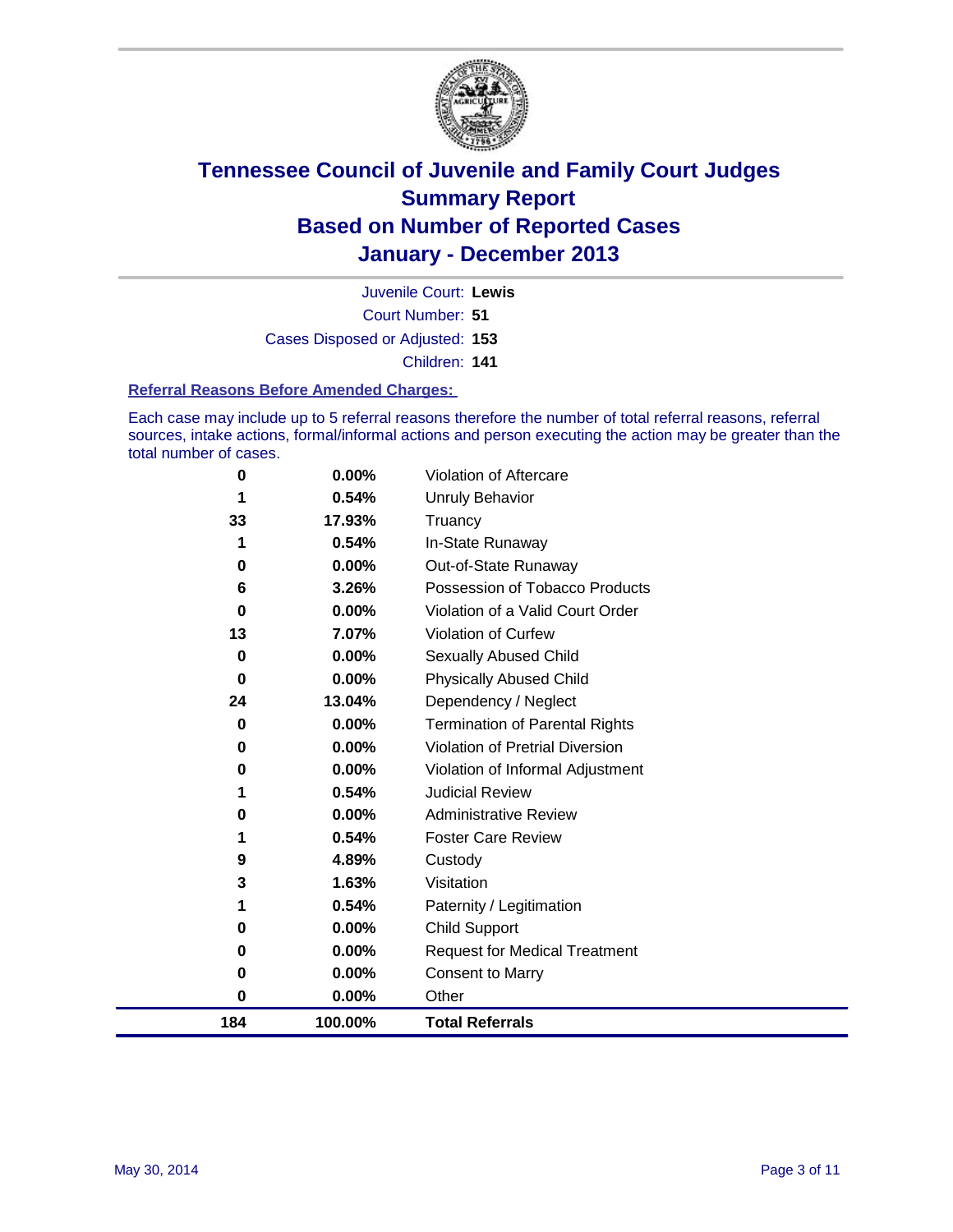

|                            |                                 | Juvenile Court: Lewis             |
|----------------------------|---------------------------------|-----------------------------------|
|                            |                                 | <b>Court Number: 51</b>           |
|                            | Cases Disposed or Adjusted: 153 |                                   |
|                            |                                 | Children: 141                     |
| <b>Referral Sources: 1</b> |                                 |                                   |
| 110                        | 59.78%                          | Law Enforcement                   |
| 15                         | 8.15%                           | Parents                           |
| 15                         | 8.15%                           | <b>Relatives</b>                  |
| $\bf{0}$                   | 0.00%                           | Self                              |
| 34                         | 18.48%                          | School                            |
| 1                          | 0.54%                           | <b>CSA</b>                        |
| 9                          | 4.89%                           | <b>DCS</b>                        |
| 0                          | 0.00%                           | Other State Department            |
| 0                          | 0.00%                           | <b>District Attorney's Office</b> |
| 0                          | 0.00%                           | <b>Court Staff</b>                |
| 0                          | 0.00%                           | Social Agency                     |
| 0                          | 0.00%                           | <b>Other Court</b>                |
| 0                          | 0.00%                           | Victim                            |
| 0                          | 0.00%                           | Child & Parent                    |
| 0                          | 0.00%                           | Hospital                          |
| $\bf{0}$                   | 0.00%                           | Unknown                           |
| 0                          | 0.00%                           | Other                             |
| 184                        | 100.00%                         | <b>Total Referral Sources</b>     |

### **Age of Child at Referral: 2**

| 141 | 100.00%  | <b>Total Child Count</b> |
|-----|----------|--------------------------|
| 0   | 0.00%    | <b>Unknown</b>           |
| 0   | $0.00\%$ | Ages 19 and Over         |
| 32  | 22.70%   | Ages 17 through 18       |
| 45  | 31.91%   | Ages 15 through 16       |
| 14  | 9.93%    | Ages 13 through 14       |
| 9   | 6.38%    | Ages 11 through 12       |
| 41  | 29.08%   | Ages 10 and Under        |
|     |          |                          |

<sup>1</sup> If different than number of Referral Reasons (184), verify accuracy of your court's data.

<sup>2</sup> One child could be counted in multiple categories, verify accuracy of your court's data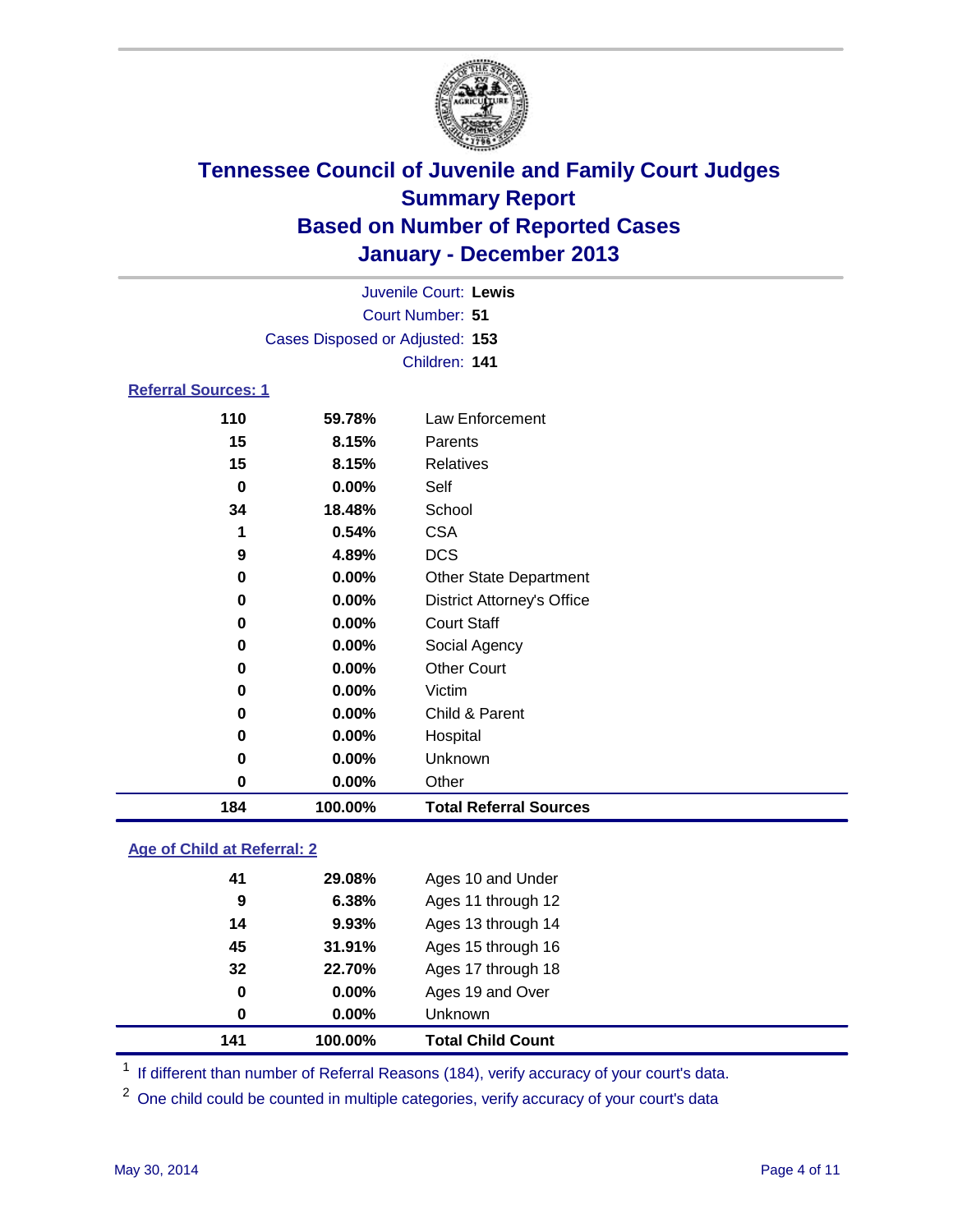

| Juvenile Court: Lewis                   |                                 |                          |  |  |  |
|-----------------------------------------|---------------------------------|--------------------------|--|--|--|
| Court Number: 51                        |                                 |                          |  |  |  |
|                                         | Cases Disposed or Adjusted: 153 |                          |  |  |  |
|                                         |                                 | Children: 141            |  |  |  |
| Sex of Child: 1                         |                                 |                          |  |  |  |
| 90                                      | 63.83%                          | Male                     |  |  |  |
| 51                                      | 36.17%                          | Female                   |  |  |  |
| $\mathbf 0$                             | 0.00%                           | Unknown                  |  |  |  |
| 141                                     | 100.00%                         | <b>Total Child Count</b> |  |  |  |
| Race of Child: 1                        |                                 |                          |  |  |  |
| 131                                     | 92.91%                          | White                    |  |  |  |
| 3                                       | 2.13%                           | African American         |  |  |  |
| $\mathbf 0$                             | 0.00%                           | Native American          |  |  |  |
| 1                                       | 0.71%                           | Asian                    |  |  |  |
| 6                                       | 4.26%                           | Mixed                    |  |  |  |
| $\bf{0}$                                | 0.00%                           | Unknown                  |  |  |  |
| 141                                     | 100.00%                         | <b>Total Child Count</b> |  |  |  |
| <b>Hispanic Origin: 1</b>               |                                 |                          |  |  |  |
| $\overline{\mathbf{4}}$                 | 2.84%                           | Yes                      |  |  |  |
| 137                                     | 97.16%                          | <b>No</b>                |  |  |  |
| $\bf{0}$                                | 0.00%                           | Unknown                  |  |  |  |
| 141                                     | 100.00%                         | <b>Total Child Count</b> |  |  |  |
| <b>School Enrollment of Children: 1</b> |                                 |                          |  |  |  |
| 126                                     | 89.36%                          | Yes                      |  |  |  |
| 15                                      | 10.64%                          | <b>No</b>                |  |  |  |
| $\mathbf 0$                             | 0.00%                           | Unknown                  |  |  |  |
| 141                                     | 100.00%                         | <b>Total Child Count</b> |  |  |  |

One child could be counted in multiple categories, verify accuracy of your court's data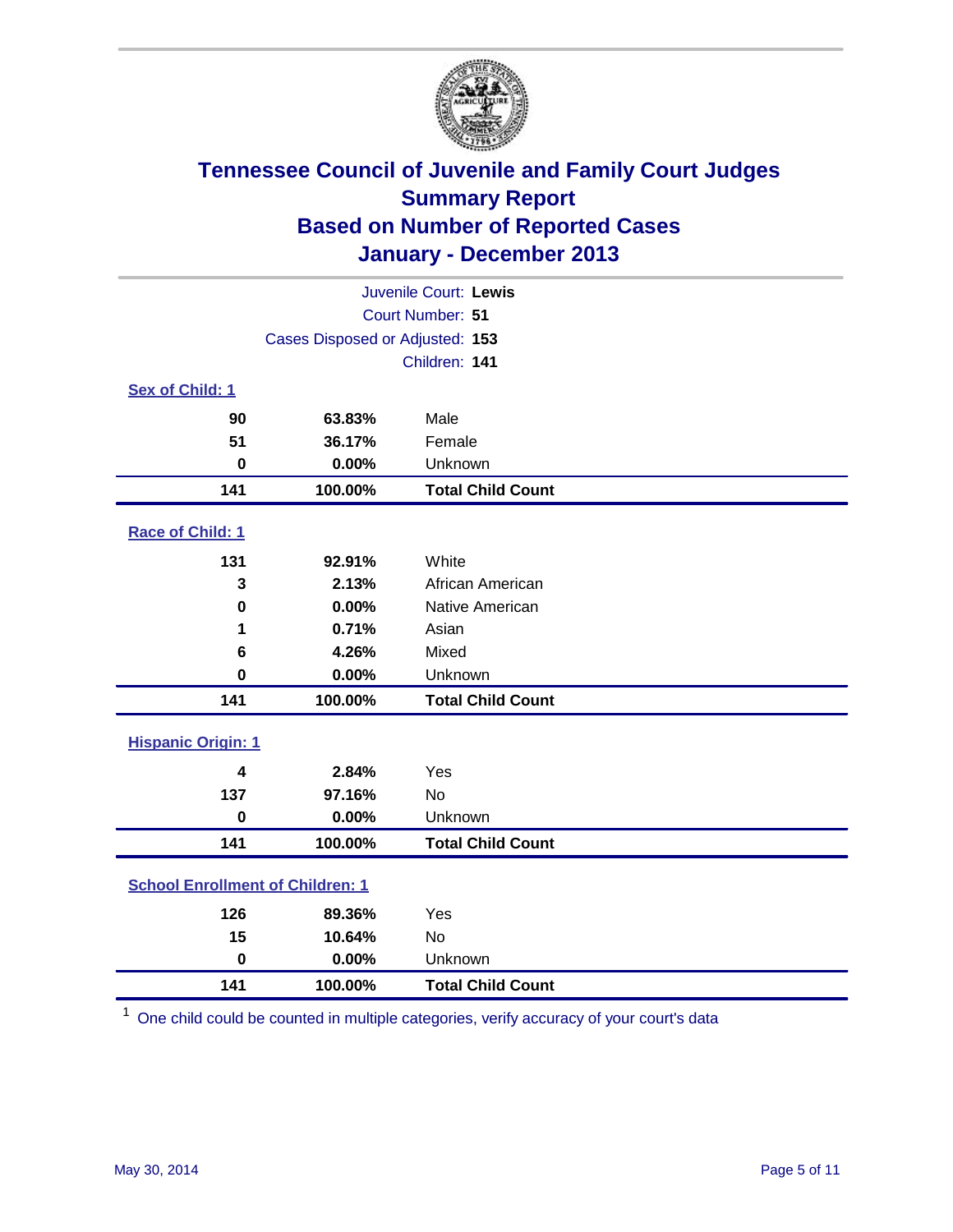

Court Number: **51** Juvenile Court: **Lewis** Cases Disposed or Adjusted: **153** Children: **141**

### **Living Arrangement of Child at Time of Referral: 1**

| 141 | 100.00%  | <b>Total Child Count</b>     |
|-----|----------|------------------------------|
| 0   | $0.00\%$ | Other                        |
| 0   | 0.00%    | Unknown                      |
| 0   | $0.00\%$ | Independent                  |
| 0   | 0.00%    | In an Institution            |
| 0   | 0.00%    | In a Residential Center      |
| 0   | $0.00\%$ | In a Group Home              |
| 1   | 0.71%    | With Foster Family           |
| 1   | 0.71%    | <b>With Adoptive Parents</b> |
| 19  | 13.48%   | <b>With Relatives</b>        |
| 4   | 2.84%    | With Father                  |
| 41  | 29.08%   | <b>With Mother</b>           |
| 13  | 9.22%    | With Mother and Stepfather   |
| 3   | 2.13%    | With Father and Stepmother   |
| 59  | 41.84%   | With Both Biological Parents |
|     |          |                              |

### **Type of Detention: 2**

| 153 | 100.00%  | <b>Total Detention Count</b> |
|-----|----------|------------------------------|
| 0   | 0.00%    | Other                        |
| 1   | 0.65%    | Does Not Apply               |
| 0   | $0.00\%$ | <b>Unknown</b>               |
| 0   | $0.00\%$ | Psychiatric Hospital         |
| 0   | 0.00%    | Jail - No Separation         |
| 0   | $0.00\%$ | Jail - Partial Separation    |
| 0   | 0.00%    | Jail - Complete Separation   |
| 6   | 3.92%    | Juvenile Detention Facility  |
| 146 | 95.42%   | Non-Secure Placement         |
|     |          |                              |

<sup>1</sup> One child could be counted in multiple categories, verify accuracy of your court's data

If different than number of Cases (153) verify accuracy of your court's data.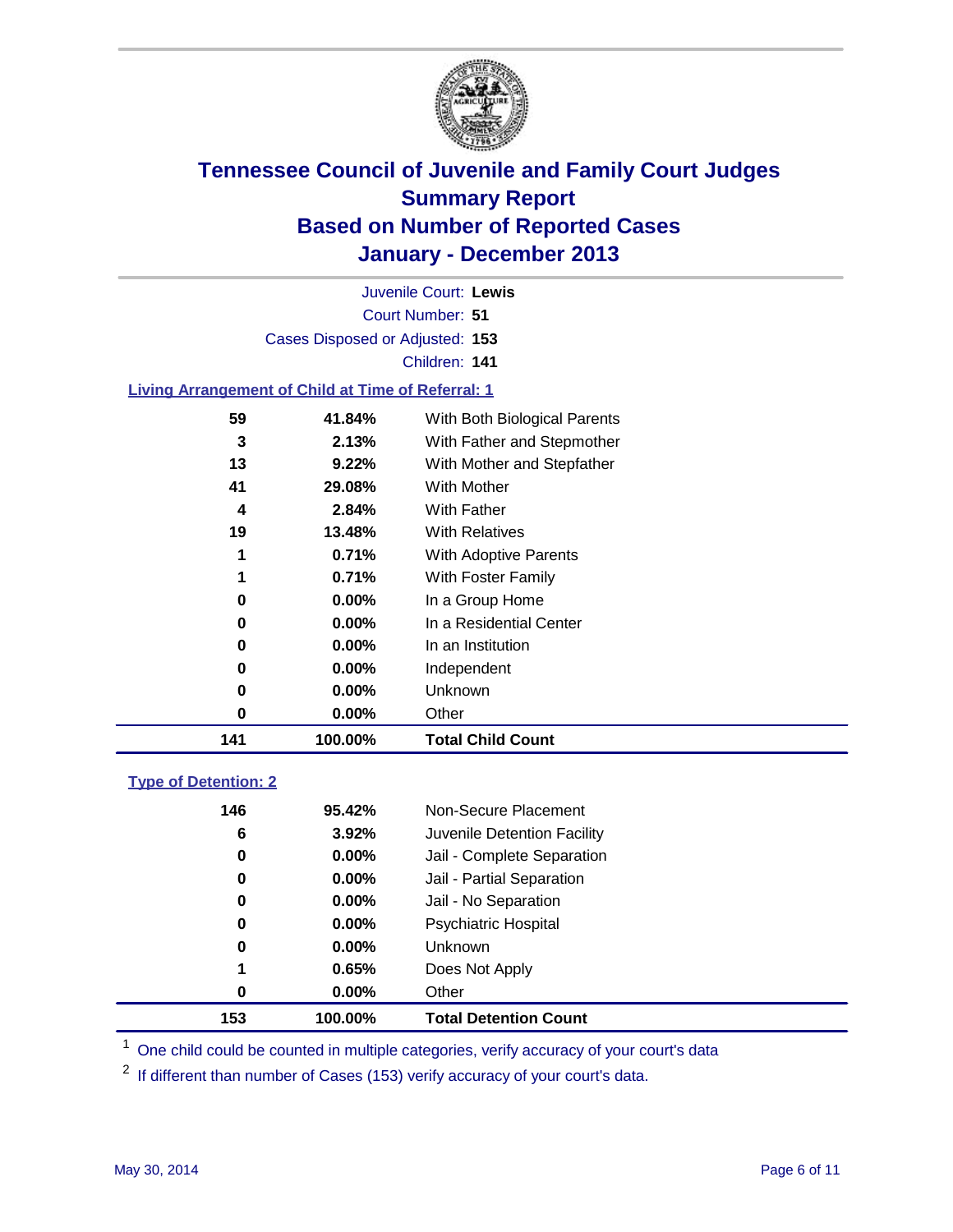

| Juvenile Court: Lewis                              |                                 |                                      |  |  |  |  |  |
|----------------------------------------------------|---------------------------------|--------------------------------------|--|--|--|--|--|
|                                                    | Court Number: 51                |                                      |  |  |  |  |  |
|                                                    | Cases Disposed or Adjusted: 153 |                                      |  |  |  |  |  |
| Children: 141                                      |                                 |                                      |  |  |  |  |  |
| <b>Placement After Secure Detention Hearing: 1</b> |                                 |                                      |  |  |  |  |  |
| 146                                                | 95.42%                          | Returned to Prior Living Arrangement |  |  |  |  |  |
| 6                                                  | 3.92%                           | Juvenile Detention Facility          |  |  |  |  |  |
| 0                                                  | 0.00%                           | Jail                                 |  |  |  |  |  |
| 0                                                  | 0.00%                           | Shelter / Group Home                 |  |  |  |  |  |
| $\bf{0}$                                           | 0.00%                           | Foster Family Home                   |  |  |  |  |  |
| 0                                                  | 0.00%                           | Psychiatric Hospital                 |  |  |  |  |  |
| 0                                                  | 0.00%                           | Unknown                              |  |  |  |  |  |
| 1                                                  | 0.65%                           | Does Not Apply                       |  |  |  |  |  |
| 0                                                  | $0.00\%$                        | Other                                |  |  |  |  |  |
| 153                                                | 100.00%                         | <b>Total Placement Count</b>         |  |  |  |  |  |
| <b>Intake Actions: 2</b>                           |                                 |                                      |  |  |  |  |  |
|                                                    |                                 |                                      |  |  |  |  |  |
| 121                                                | 65.76%                          | <b>Petition Filed</b>                |  |  |  |  |  |
| $\bf{0}$                                           | 0.00%                           | <b>Motion Filed</b>                  |  |  |  |  |  |
| 63                                                 | 34.24%                          | <b>Citation Processed</b>            |  |  |  |  |  |
| 0                                                  | 0.00%                           | Notification of Paternity Processed  |  |  |  |  |  |
| 0                                                  | 0.00%                           | Scheduling of Judicial Review        |  |  |  |  |  |
| $\bf{0}$                                           | 0.00%                           | Scheduling of Administrative Review  |  |  |  |  |  |
| 0                                                  | 0.00%                           | Scheduling of Foster Care Review     |  |  |  |  |  |
| 0                                                  | 0.00%                           | <b>Unknown</b>                       |  |  |  |  |  |
| 0                                                  |                                 |                                      |  |  |  |  |  |
|                                                    | 0.00%                           | Does Not Apply                       |  |  |  |  |  |
| 0                                                  | 0.00%                           | Other                                |  |  |  |  |  |

<sup>1</sup> If different than number of Cases (153) verify accuracy of your court's data.

<sup>2</sup> If different than number of Referral Reasons (184), verify accuracy of your court's data.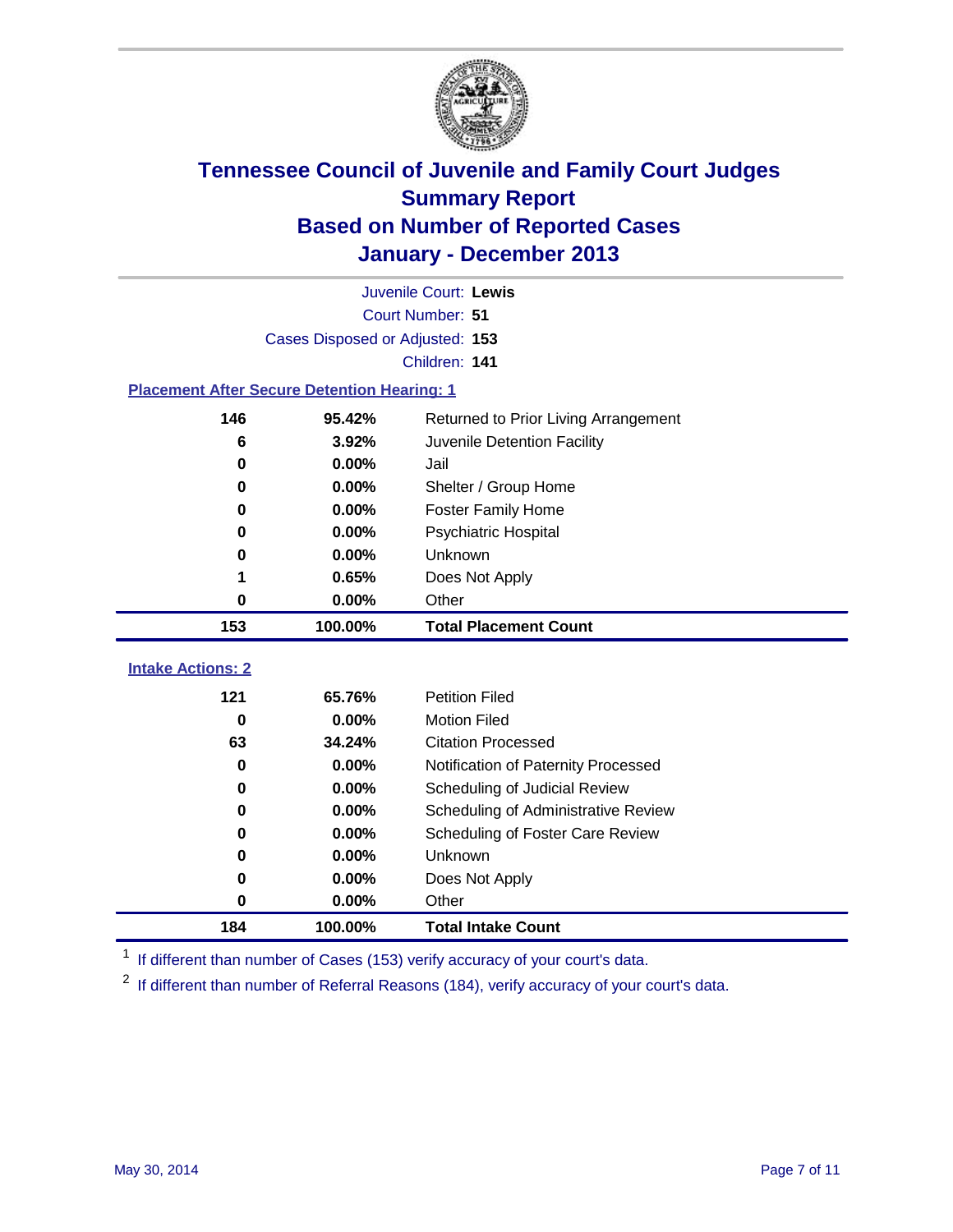

Court Number: **51** Juvenile Court: **Lewis** Cases Disposed or Adjusted: **153** Children: **141**

### **Last Grade Completed by Child: 1**

| 141          | 100.00% | <b>Total Child Count</b>     |
|--------------|---------|------------------------------|
| 0            | 0.00%   | Other                        |
| 0            | 0.00%   | Unknown                      |
| 0            | 0.00%   | <b>Never Attended School</b> |
| 0            | 0.00%   | Graduated                    |
| 0            | 0.00%   | <b>GED</b>                   |
| 0            | 0.00%   | Non-Graded Special Ed        |
| 0            | 0.00%   | 12th Grade                   |
| 36           | 25.53%  | 11th Grade                   |
| 27           | 19.15%  | 10th Grade                   |
| 9            | 6.38%   | 9th Grade                    |
| 12           | 8.51%   | 8th Grade                    |
| 5            | 3.55%   | 7th Grade                    |
| 12           | 8.51%   | 6th Grade                    |
| $\mathbf{2}$ | 1.42%   | 5th Grade                    |
| 1            | 0.71%   | 4th Grade                    |
| $\mathbf 2$  | 1.42%   | 3rd Grade                    |
| 0            | 0.00%   | 2nd Grade                    |
| 8            | 5.67%   | 1st Grade                    |
| 9            | 6.38%   | Kindergarten                 |
| 5            | 3.55%   | Preschool                    |
| 13           | 9.22%   | Too Young for School         |

| 119<br>84.40%<br>$0.00\%$<br>0 | No<br>Unknown |  |
|--------------------------------|---------------|--|
|                                |               |  |

One child could be counted in multiple categories, verify accuracy of your court's data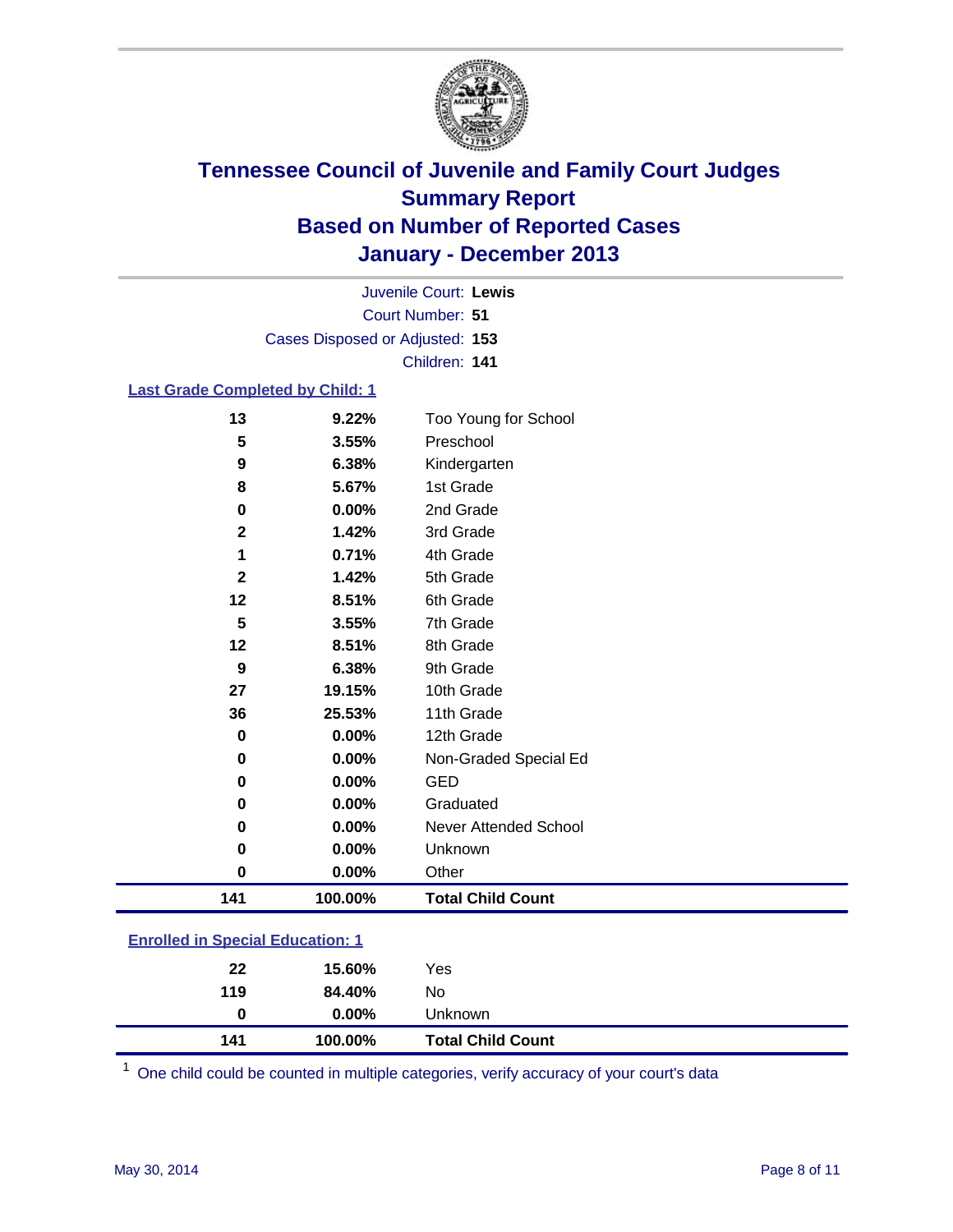

|                              |                                 | Juvenile Court: Lewis     |  |  |  |
|------------------------------|---------------------------------|---------------------------|--|--|--|
|                              | Court Number: 51                |                           |  |  |  |
|                              | Cases Disposed or Adjusted: 153 |                           |  |  |  |
|                              |                                 | Children: 141             |  |  |  |
| <b>Action Executed By: 1</b> |                                 |                           |  |  |  |
| 184                          | 100.00%                         | Judge                     |  |  |  |
| 0                            | $0.00\%$                        | Magistrate                |  |  |  |
| 0                            | $0.00\%$                        | <b>YSO</b>                |  |  |  |
| 0                            | $0.00\%$                        | Other                     |  |  |  |
| 0                            | $0.00\%$                        | Unknown                   |  |  |  |
| 184                          | 100.00%                         | <b>Total Action Count</b> |  |  |  |

### **Formal / Informal Actions: 1**

| 25  | 13.59%   | Dismissed                                        |
|-----|----------|--------------------------------------------------|
| 39  | 21.20%   | Retired / Nolle Prosequi                         |
| 24  | 13.04%   | <b>Complaint Substantiated Delinquent</b>        |
| 49  | 26.63%   | <b>Complaint Substantiated Status Offender</b>   |
| 3   | 1.63%    | <b>Complaint Substantiated Dependent/Neglect</b> |
| 0   | $0.00\%$ | <b>Complaint Substantiated Abused</b>            |
| 0   | $0.00\%$ | <b>Complaint Substantiated Mentally III</b>      |
| 7   | 3.80%    | Informal Adjustment                              |
| 0   | 0.00%    | <b>Pretrial Diversion</b>                        |
| 0   | 0.00%    | <b>Transfer to Adult Court Hearing</b>           |
| 0   | 0.00%    | Charges Cleared by Transfer to Adult Court       |
| 36  | 19.57%   | Special Proceeding                               |
| 0   | $0.00\%$ | <b>Review Concluded</b>                          |
| 1   | 0.54%    | Case Held Open                                   |
| 0   | $0.00\%$ | Other                                            |
| 0   | $0.00\%$ | Unknown                                          |
| 184 | 100.00%  | <b>Total Action Count</b>                        |

<sup>1</sup> If different than number of Referral Reasons (184), verify accuracy of your court's data.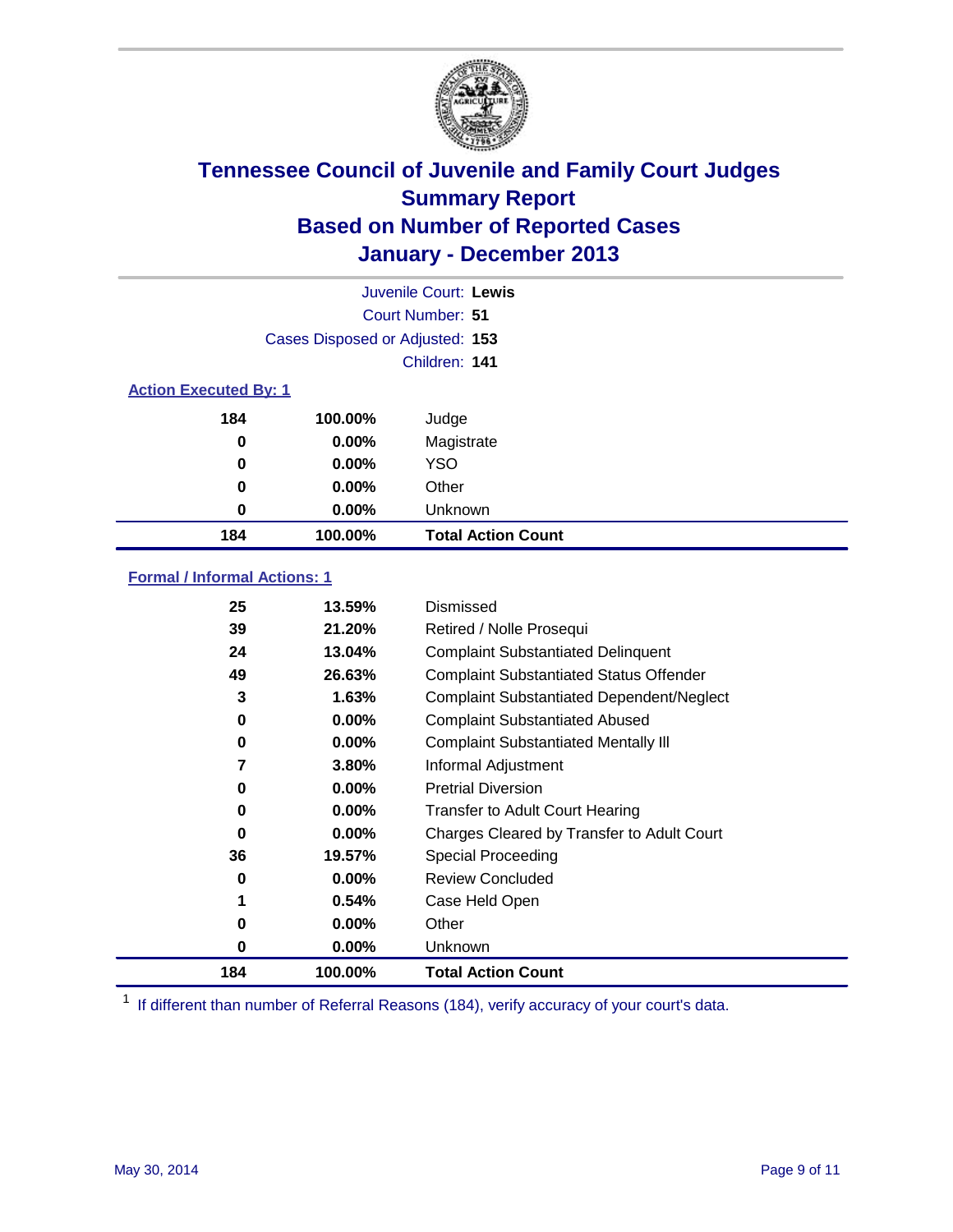

|                       |                                 | Juvenile Court: Lewis                                 |
|-----------------------|---------------------------------|-------------------------------------------------------|
|                       |                                 | <b>Court Number: 51</b>                               |
|                       | Cases Disposed or Adjusted: 153 |                                                       |
|                       |                                 | Children: 141                                         |
| <b>Case Outcomes:</b> |                                 | There can be multiple outcomes for one child or case. |
| 19                    | 7.06%                           | Case Dismissed                                        |
| 22                    | 8.18%                           | Case Retired or Nolle Prosequi                        |
| 30                    | 11.15%                          | Warned / Counseled                                    |
| 13                    | 4.83%                           | Held Open For Review                                  |
| 6                     | 2.23%                           | Supervision / Probation to Juvenile Court             |
| 0                     | 0.00%                           | <b>Probation to Parents</b>                           |
| 1                     | 0.37%                           | Referral to Another Entity for Supervision / Service  |
| 1                     | 0.37%                           | Referred for Mental Health Counseling                 |
| 0                     | 0.00%                           | Referred for Alcohol and Drug Counseling              |
| 0                     | 0.00%                           | <b>Referred to Alternative School</b>                 |
| 0                     | 0.00%                           | Referred to Private Child Agency                      |
| 32                    | 11.90%                          | Referred to Defensive Driving School                  |
| 0                     | 0.00%                           | Referred to Alcohol Safety School                     |
| 1                     | 0.37%                           | Referred to Juvenile Court Education-Based Program    |
| 3                     | 1.12%                           | Driver's License Held Informally                      |
| 0                     | 0.00%                           | <b>Voluntary Placement with DMHMR</b>                 |
| 0                     | 0.00%                           | <b>Private Mental Health Placement</b>                |
| 0                     | 0.00%                           | <b>Private MR Placement</b>                           |
| 0                     | 0.00%                           | Placement with City/County Agency/Facility            |
| 0                     | 0.00%                           | Placement with Relative / Other Individual            |
| 38                    | 14.13%                          | Fine                                                  |
| 17                    | 6.32%                           | <b>Public Service</b>                                 |
| 0                     | 0.00%                           | Restitution                                           |
| 0                     | 0.00%                           | <b>Runaway Returned</b>                               |
| 0                     | 0.00%                           | No Contact Order                                      |
| 0                     | 0.00%                           | Injunction Other than No Contact Order                |
| 0                     | 0.00%                           | <b>House Arrest</b>                                   |
| 0                     | 0.00%                           | <b>Court Defined Curfew</b>                           |
| 0                     | 0.00%                           | Dismissed from Informal Adjustment                    |
| 0                     | 0.00%                           | <b>Dismissed from Pretrial Diversion</b>              |
| 0                     | 0.00%                           | Released from Probation                               |
| 0                     | 0.00%                           | <b>Transferred to Adult Court</b>                     |
| 0                     | 0.00%                           | <b>DMHMR Involuntary Commitment</b>                   |